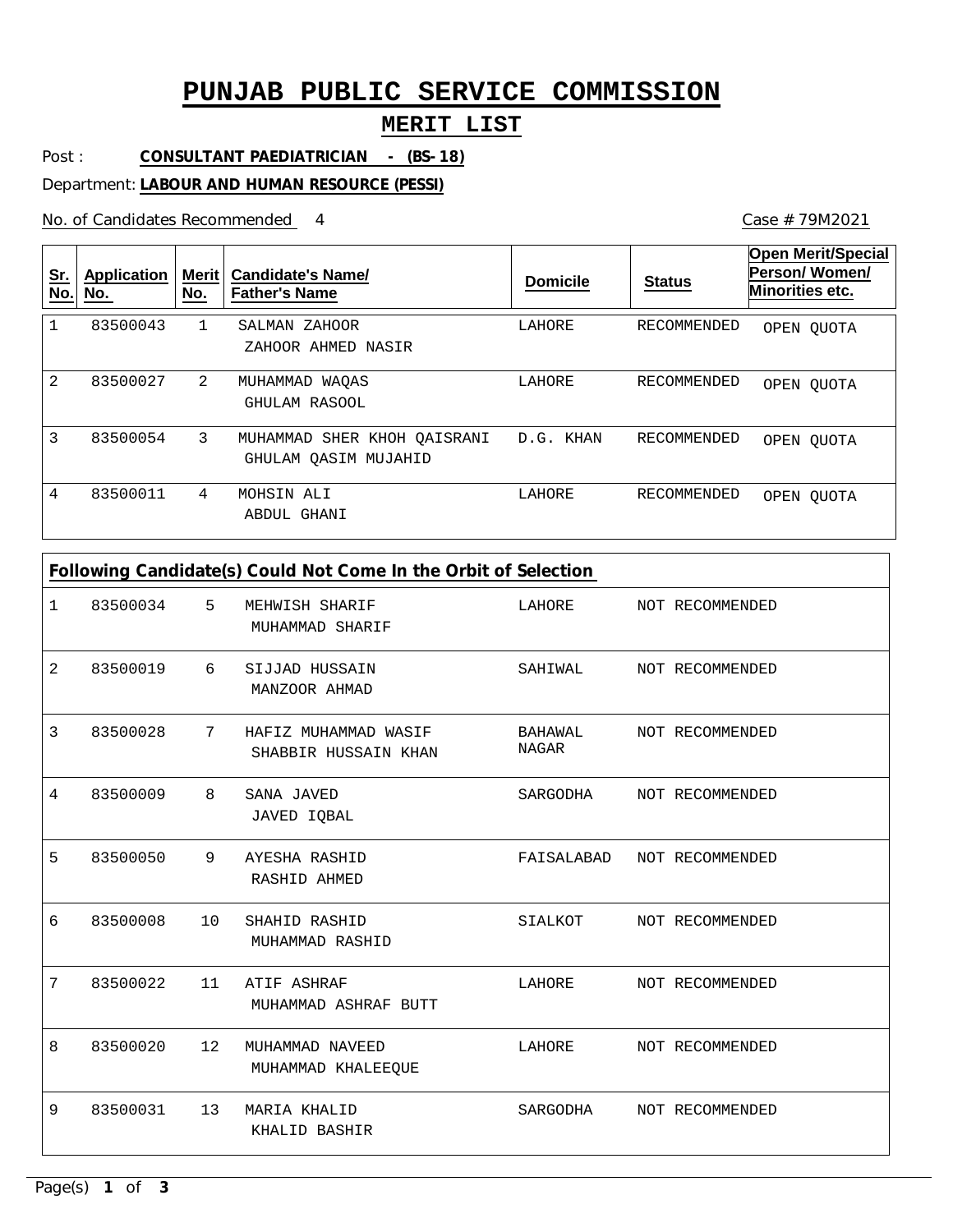## **PUNJAB PUBLIC SERVICE COMMISSION**

### **MERIT LIST**

Post : **CONSULTANT PAEDIATRICIAN - (BS-18)**

Department: **LABOUR AND HUMAN RESOURCE (PESSI)**

No. of Candidates Recommended

| <u>Sr.</u><br>No. | <b>Application</b><br>No. | No. | Merit   Candidate's Name/<br><b>Father's Name</b> | <b>Domicile</b> | <b>Status</b>   | <b>Open Merit/Special</b><br>Person/Women/<br>Minorities etc. |
|-------------------|---------------------------|-----|---------------------------------------------------|-----------------|-----------------|---------------------------------------------------------------|
|                   |                           |     |                                                   |                 |                 |                                                               |
| 10                | 83500055                  | 14  | WAQAS ALI<br>MALIK KHAIR MUHAMMAD                 | D.G. KHAN       | NOT RECOMMENDED |                                                               |
| 11                | 83500024                  | 15  | KHALID MEHMOOD<br><b>ABDUL GHAFOOR</b>            | SARGODHA        | NOT RECOMMENDED |                                                               |
| 12                | 83500049                  | 16  | WAFA-E-AISHA<br>ASGHAR SAEED                      | LAHORE          | NOT RECOMMENDED |                                                               |
| 13                | 83500046                  | 17  | MAHJABEEN AKRAM<br>MUHAMMAD AKRAM                 | LAHORE          | NOT RECOMMENDED |                                                               |
| 14                | 83500012                  | 18  | MUBINA IFAT<br>MUHAMMAD IQBAL JAFFARI             | D.G. KHAN       | NOT RECOMMENDED |                                                               |
| 15                | 83500051                  | 19  | SABA BAKHT<br>MUHAMMAD PERVAIZ ZAFAR              | JHANG           | NOT RECOMMENDED |                                                               |
| 16                | 83500003                  | 20  | KHADEEJA TARIQ<br>DR.TARIQ YOUSAF                 | GUJRANWALA      | NOT RECOMMENDED |                                                               |
| 17                | 83500004                  | 21  | MUHAMMAD ZEESHAN<br>ABDUL SAMEE KHAN              | D.G. KHAN       | NOT RECOMMENDED |                                                               |
| 18                | 83500001                  | 22  | SOBIA KHALIQ<br>ABDUL KHALIO                      | JHANG           | NOT RECOMMENDED |                                                               |
| 19                | 83500023                  |     | 23 NEELAM FARYAD<br>M. FARYAD BHATTI              | LAHORE          | NOT RECOMMENDED |                                                               |
| 20                | 83500035                  | 24  | WAQAS ALI<br>LIAQUAT ALI QAYYUM                   | LAHORE          | NOT RECOMMENDED |                                                               |
| 21                | 83500037                  | 25  | KHURRAM NAWAZ<br>CH MUHAMMAD ASLAM                | SARGODHA        | NOT RECOMMENDED |                                                               |